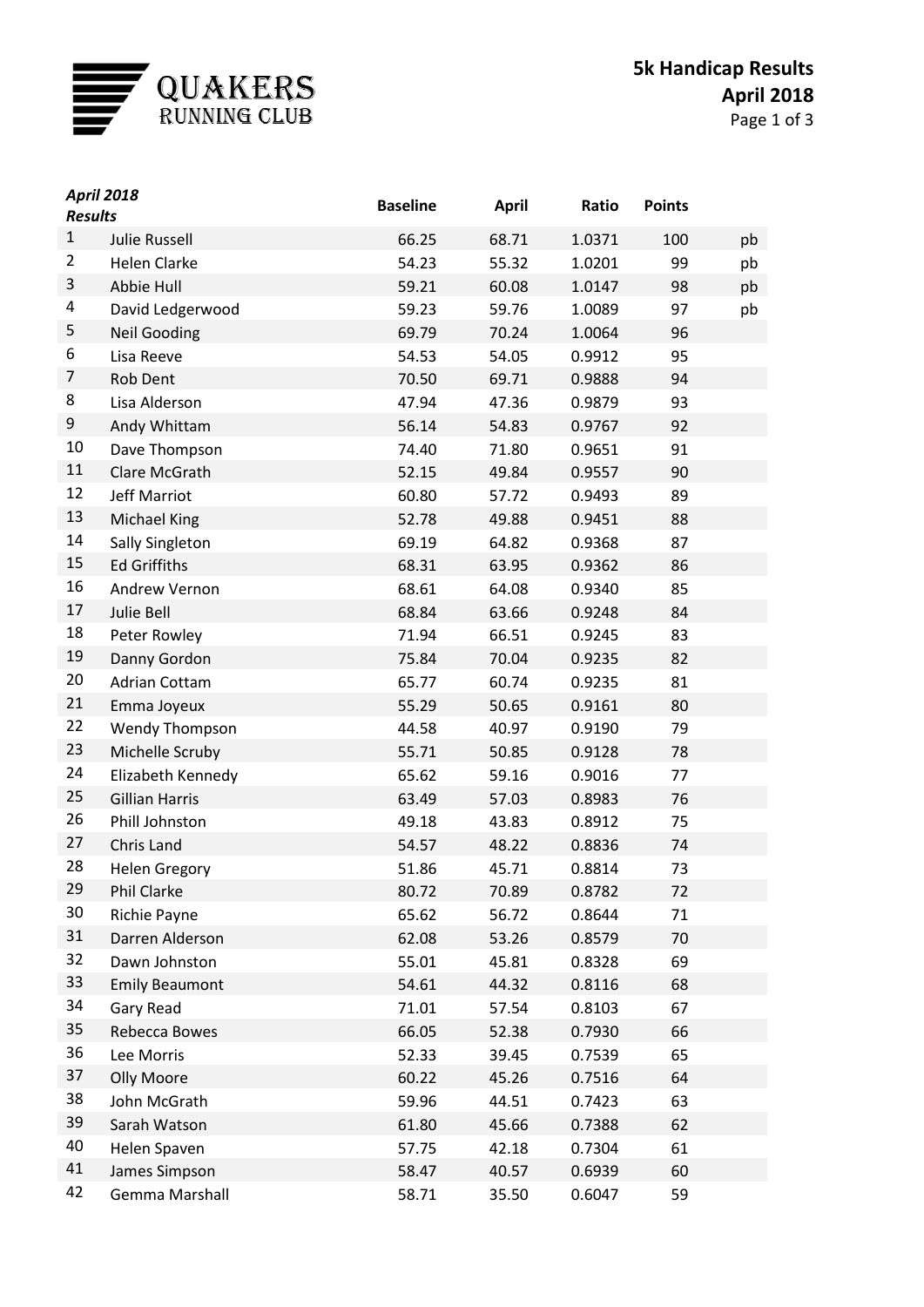

| <b>April 2018 Cumulative Scores</b><br><b>Results</b> |                       | Jan         | Feb              | Mar              | Apr         | <b>Total</b> |
|-------------------------------------------------------|-----------------------|-------------|------------------|------------------|-------------|--------------|
| $\mathbf{1}$                                          | Abbie Hull            | 95          | 96               | 99               | 98          | 388          |
| $\overline{2}$                                        | Andy Whittam          | 100         | 97               | 97               | 92          | 386          |
| 3                                                     | David Ledgerwood      | 97          | 83               | 98               | 97          | 375          |
| 4                                                     | Lisa Reeve            | 86          | 89               | 76               | 95          | 346          |
| 5                                                     | Julie Bell            | 84          | 75               | 91               | 84          | 334          |
| 6                                                     | Danny Gordon          | 85          | 76               | 90               | 82          | 333          |
| 7                                                     | <b>Gillian Harris</b> | 80          | 82               | 84               | 76          | 322          |
| 8                                                     | Elizabeth Kennedy     | 78          | 68               | 87               | 77          | 310          |
| 9                                                     | Emma Joyeux           | 73          | 61               | 75               | 80          | 289          |
| 10                                                    | <b>Neil Gooding</b>   | 0           | 94               | 95               | 96          | 285          |
| 11                                                    | Adrian Colbourne      | 99          | 88               | 94               | $\pmb{0}$   | 281          |
| 12                                                    | <b>Helen Clarke</b>   | 90          | 92               | $\mathbf 0$      | 99          | 281          |
| 13                                                    | <b>Adrian Cottam</b>  | 98          | 95               | $\mathbf 0$      | 81          | 274          |
| 14                                                    | <b>Jeff Marriot</b>   | 0           | 91               | 89               | 89          | 269          |
| 15                                                    | Lisa Alderson         | 88          | 87               | $\mathbf 0$      | 93          | 268          |
| 16                                                    | <b>Ed Griffiths</b>   | 0           | 72               | 77               | 86          | 235          |
| 17                                                    | <b>Michael King</b>   | $\mathbf 0$ | 65               | 82               | 88          | 235          |
| 18                                                    | Phill Johnston        | 69          | 80               | $\boldsymbol{0}$ | 75          | 224          |
| 19                                                    | <b>Helen Gregory</b>  | 77          | 66               | $\mathbf 0$      | 73          | 216          |
| 20                                                    | Lena Rusa             | 72          | 58               | 76               | $\pmb{0}$   | 206          |
| 21                                                    | Lee Morris            | 76          | 63               | $\mathbf 0$      | 65          | 204          |
| 22                                                    | Gary Read             | 70          | 59               | $\mathbf 0$      | 67          | 196          |
| 23                                                    | Rebecca Howard        | $\mathbf 0$ | 90               | 96               | $\mathbf 0$ | 186          |
| 24                                                    | Sally Watson          | 83          | 99               | 0                | 0           | 182          |
| 25                                                    | Karen Ann Dove        | 92          | 85               | $\mathbf 0$      | $\mathbf 0$ | 177          |
| 26                                                    | <b>Rob Dent</b>       | 0           | 81               | $\mathbf 0$      | 94          | 175          |
| 27                                                    | Dave Jones            | 94          | 79               | $\mathbf 0$      | $\mathbf 0$ | 173          |
| 28                                                    | <b>Brian Dixon</b>    | 0           | 77               | 92               | 0           | 169          |
| 29                                                    | Wendy Thompson        | $\pmb{0}$   | 84               | $\mathbf 0$      | 79          | 163          |
| 30                                                    | John McGrath          | 96          | $\mathbf 0$      | $\boldsymbol{0}$ | 63          | 159          |
| 31                                                    | <b>Grainne Duffy</b>  | $\pmb{0}$   | 73               | 85               | $\pmb{0}$   | 158          |
| 32                                                    | Michelle Scruby       | 79          | $\boldsymbol{0}$ | 0                | 78          | 157          |
| 33                                                    | Iain Clyde            | 87          | 67               | $\pmb{0}$        | $\pmb{0}$   | 154          |
| 34                                                    | Chris Land            | 0           | 0                | 79               | 74          | 153          |
| 35                                                    | <b>Emily Beaumont</b> | $\pmb{0}$   | $\boldsymbol{0}$ | 83               | 68          | 151          |
| 36                                                    | Lucy Bendle           | 0           | 62               | 86               | 0           | 148          |
| 37                                                    | Dale Chapman          | $\pmb{0}$   | 60               | 81               | $\pmb{0}$   | 141          |
| 38                                                    | Rebecca Bowes         | 0           | 0                | 74               | 66          | 140          |
| 39                                                    | Darren Alderson       | $\mathsf 0$ | 69               | $\mathbf 0$      | 70          | 139          |
| 40                                                    | Olly Moore            | 74          | $\mathbf 0$      | 0                | 64          | 138          |
| 41                                                    | Helen Spaven          | $\pmb{0}$   | 64               | $\pmb{0}$        | 61          | 125          |
| 42                                                    | Sarah Watson          | 0           | 57               | 0                | 62          | 119          |
| 43                                                    | Andrew Dixon          | $\pmb{0}$   | $\mathbf 0$      | 100              | $\pmb{0}$   | 100          |
| 44                                                    | Claire Chapman        | 0           | 100              | 0                | $\pmb{0}$   | 100          |